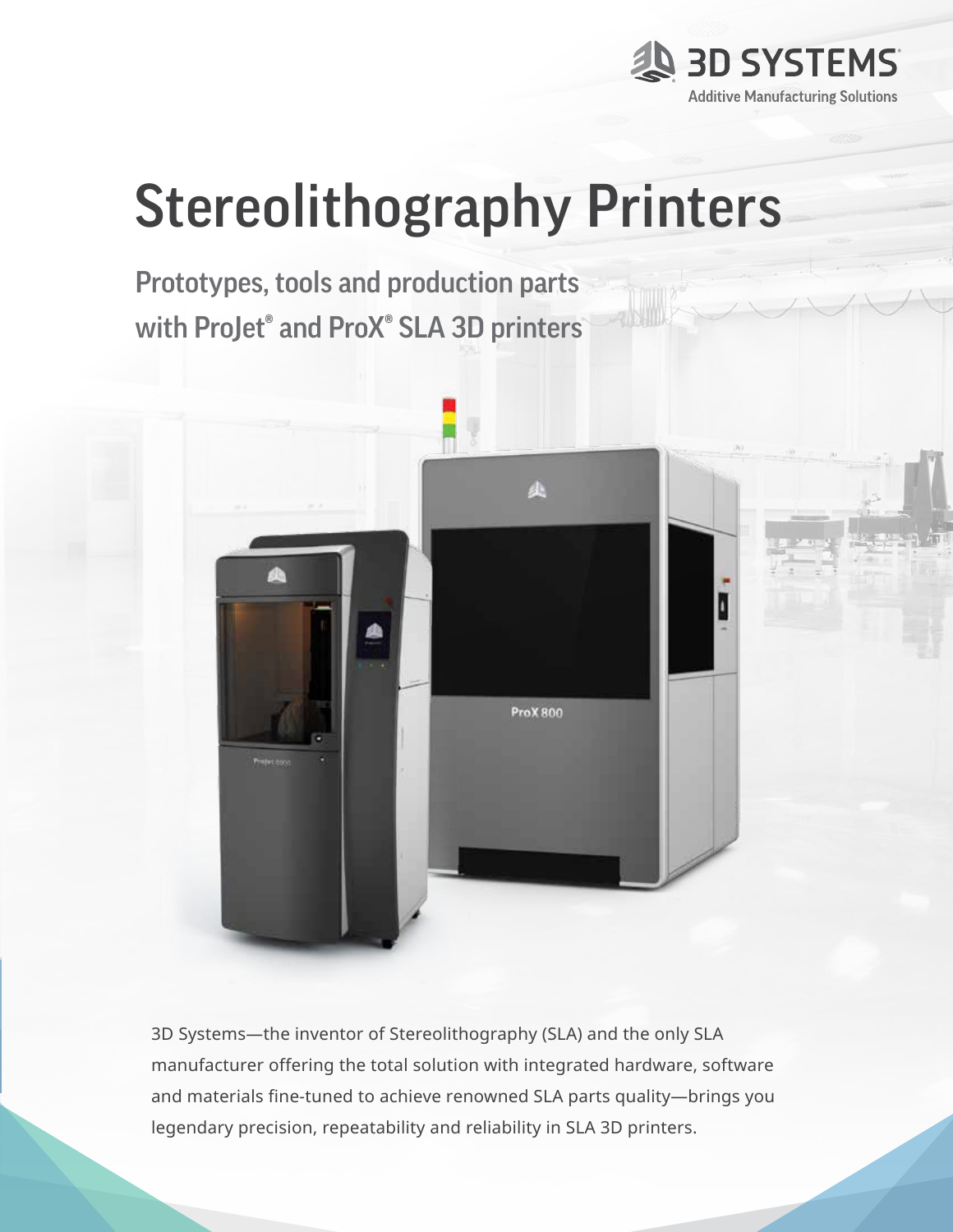# The Original, and Most Accurate, 3D Printing Technology, Fine Tuned for Even Greater Speed and Reliability

We didn't just invent SLA, we are advancing SLA

#### **UNRIVALED ACCURACY AND PRECISION, FROM MICRO TO MACRO**

SLA printers are able to print highly detailed, tiny parts just a few mm in size, all the way up to 1.5 m long parts—all at the same exceptional resolution and accuracy. Even large parts remain highly accurate from end-to-end, with virtually no part shrinkage or warping.

### **PRODUCTION QUALITY**

3D Systems has released 21 different SLA printers over the last 3 decades, each providing significant improvements over the previous version, offering you exceptional part quality. Our customers do not have to compromise speed or feature detail because we utilize two laser spot sizes per layer—delivering the best surface finish, small feature definition and throughput.

### **DOZENS OF ENGINEERED PLASTIC MATERIALS**

In the last 30 years, 3D Systems has supported more than 80 SLA additive materials, tuned to customers' application needs, through innovation and partnerships. Get the mechanical specifications you need with a wide variety of differentiated materials.

### **24/7 UTILIZATION**

Get the highest productivity possible with the fastest print technology for large and production runs. Quick interchangable material delivery modules keep machines running to advance your part manufacturing workflow, while 3D Connect Service offers proactive and preventative support.



Functional testing and assembly checks of Touch haptic device with best-in-class clarity



# ProJet® 6000 & 7000

Step up to the gold standard in 3D printing with genuine SLA

The ProJet 6000 offers all the benefits of SLA in a smaller footprint, so you can print with fine feature detail in a wide choice of performance-engineered materials that match or exceed traditional plastic properties.

The ProJet 7000 offers the same SLA benefits of the ProJet 6000, with more than double the build volume so you can print even larger parts for prototyping, rapid tooling and end use with fine-feature detail.

# ProX® 800 & 950

# Production SLA for the ultimate in speed, accuracy and operating economics

ProX 800 and ProX 950 SLA printers build parts with outstanding surface smoothness, feature resolution, edge definition and tolerances. Offering the broadest range of materials among all 3D printers, they are also highly efficient, with minimal waste and low total cost of ownership. Combined with their exceptional productivity and reliability, it's no wonder that 3D Systems' SLA printers are the #1 choice of professional service bureaus.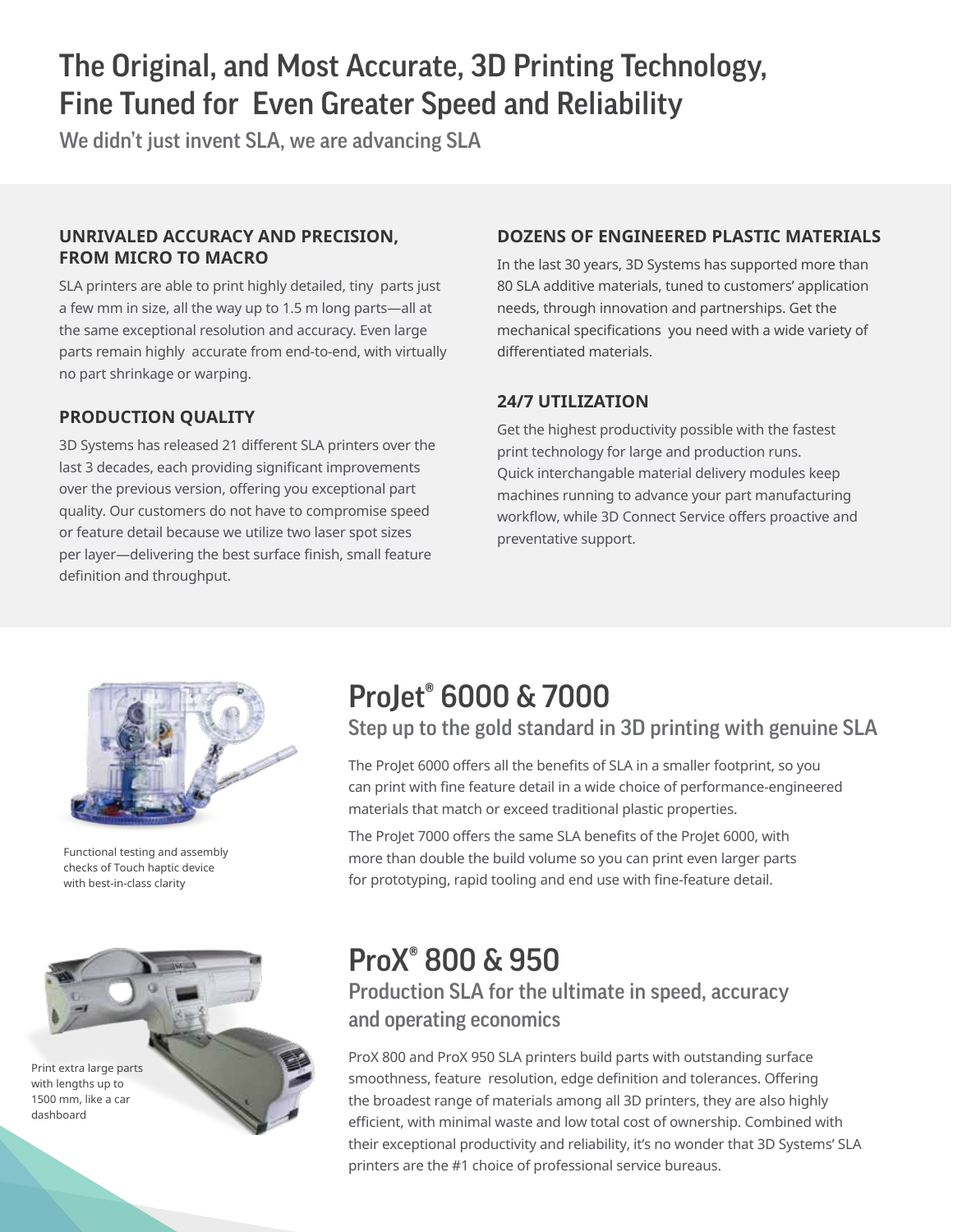# Materials Spotlight

# Widest range of materials for application diversity

3D Systems' Accura® SLA materials are the industry's gold standard for accuracy, providing excellent resolution, surface finish and dimensional tolerances. In addition to functional prototypes and end-use parts, Accura materials create investment casting patterns, master patterns for rapid tooling and fixtures.



### **RIGID**

Rigid plastics offering similar aesthetics and properties to injection-molded ABS.



### **TOUGH, DURABLE**

Excellent for general purpose prototyping and production for parts with the look and feel of polypropylene.



#### **CLEAR AND CASTABLE**

Exceptional clarity makes SLA ideal for printing bottles, light covers, housings, QuickCast® sacrificial patterns for investment casting and more.



#### **HIGH TEMPERATURE AND COMPOSITE**

With heat deflection temperatures ranging from 65°C to over 215°C, these materials offer exceptional performance under extreme conditions.



### **SPECIALTY MATERIALS**

Choose from Accura specialty materials, including for jewelry casting or dental models production.

# Sp 3D Sprint®

# All-in-one software for plastic printing

An exclusive software for 3D Systems plastic printers to prepare, optimize and print 3D CAD data. 3D Sprint delivers all the tools you need to quickly and efficiently go from design to high quality true to CAD printed parts without needing additional third party software.



**Print True-to-CAD Parts** - Smart geometry processing and powerful slicing technology eliminates geometry processing artifacts.

**Streamline Time to Finished Parts** - Extensive automated toolset facilitates the entire 3D printing process, saving on material and post-processing time without compromising on part quality.

**Increase Productivity with Optimized Data Management** - Accurately estimate print time and optimize material levels and usage both before and during the print operation.

**Go Pro with 3D Sprint PRO for SLA** (optional) - Facilitate file preparation with native CAD import and advanced mesh repair tools, increase productivity with auto placement, enhance manufacturing efficiency with finely tuned supports, and reduce the need for additional software with embedded Geomagic trusted technology.



# A new level of management in 3D production

3D Connect Service provides a secure cloud-based connection to 3D Systems service teams for proactive and preventative support to enable better service, improve uptime and deliver production assurance for your system.